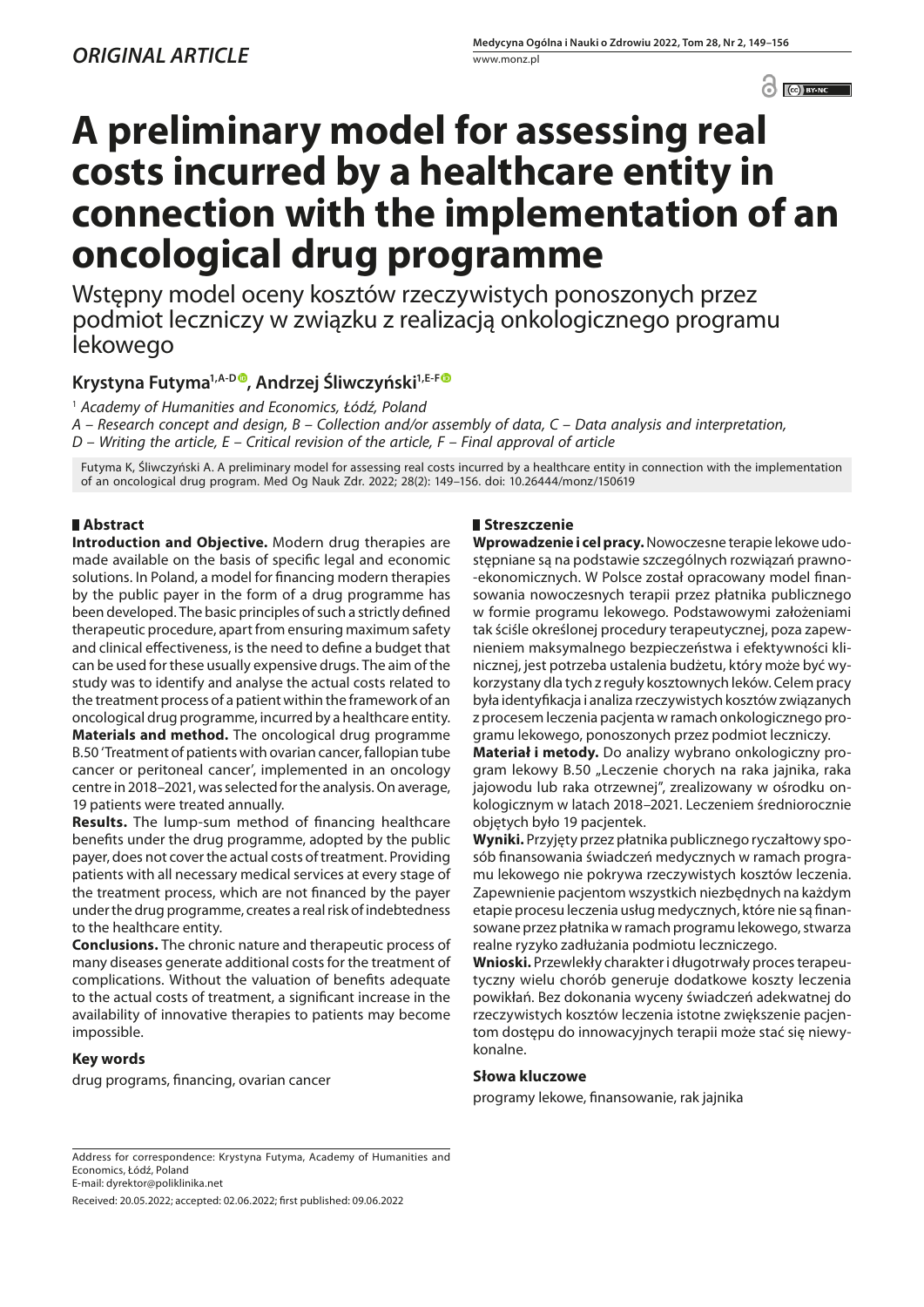## **INTRODUCTION**

Modern drug therapies are made available on the basis of specific legal and economic solutions, which differ in individual countries in the European Union (EU) and worldwide. In the countries of the EU, including Poland, a new therapy may be used after authorisation by the European Medicines Agency (EMA), and may also be the subject of an application for reimbursement from public funds. Quick and State-subsidised access to modern drug therapies is a difficult task. The barriers here are primarily the availability of drug therapy (including the proces of its approval for use by the appropriate central institution), the price of the drug (which affects the cost of patients' therapy), and the associated costs, i.a. costs of monitoring effectiveness and safety. In addition to clinical criteria, such as (most important) patient safety and clinical effectiveness, economic and organisational conditions are also considered. In Poland, a model for financing modern therapies by the public payer – the National Health Fund (NFZ) was developed in the form of a strictly defined procedure of a drug programme. The basis for qualifying a therapy for reimbursement is its assessment by the Agency for Health Technology Assessment and Tariff System (AOTMiT) and a recommendation issued by the President of AOTMiT for the Minister of Heath, based on the position of the Transparency Council. The scope of the assessed scientific evidence was developed by AOTMiT and is publicly available on the website [1]. The path of proceeding adopted in Polish regulations is similar to the solutions adopted in other countries [2]. The rules of financing a therapy with new drugs, including the description of a drug programme, are announced [3] by the Minister of Health every two months. The description of a drug programme consists of three modules:

- • healthcare beneficiaries (patients) rules (criteria) of qualification for therapy;
- therapy drug dosage schedule;
- monitoring diagnostic tests performed under the programme.

The basic principles of such a strictly defined therapeutic procedure, apart from ensuring maximum safety and clinical effectiveness, is the need to define a budget that can be used for these usually expensive drugs. This budget is specified in the plan and successively in the contracts of the healthcare entity (hospital) with the public payer in Poland – the National Health Fund [4]. Matters related to covering individual drugs with public funding are dealt with in accordance with the provisions of the Reimbursement Act [5], with the principles of making reimbursement decisions being based on, i.a., the assessment of:

- • clinical and practical effectiveness;
- safe use:
- • relation between health benefits and risk of use;
- ratio of costs to the achieved health effects, taking into account the amount of the cost-effectiveness threshold of a quality-adjusted life year.

The reimbursement of a medicinal product is made by way of an administrative decision issued by the Minister of Health, based on an application submitted by the marketing authorisation holder (drug manufacturer, its representative or importer). After formal and legal assessment of the

application, the content of the drug programme is agreed with the applicant, after which the application, together with the agreed drug programme, is sent for evaluation by AOTMiT. The President of AOTMiT, taking into account the position of the Transparency Council, the quality of available scientific evidence and the credibility of comparisons and the results of the analyses carried out, issues a recommendation on reimbursement of the drug applied-for in a given indication. In the next stage, the Economic Commission conducts negotiations with the entities responsible for the negotiations on the determination of the official selling price, the level of payment and the indications at which the drug is to be reimbursed. At the same time, when determining the official selling price of a drug, the Minister of Health is responsible for balancing the interests of beneficiaries and marketing authorisation holders, taking into account the financial capacity of the public payer [1].

In recent years, the availability of modern drugs reimbursed by the public payer has significantly increased in Poland. In 2012–2018, the number of drug programmes and the active substances available within them doubled in Poland. In 2012, 44 drug programmes were conducted in Poland, including 12 oncologica programmes. In 2020, there were 92 drug programmes, 32 of which were related to the treatment of cancer patients. At the end of 2021, 105 drug programmes were conducted, including 37 oncological. However, the phenomenon of limited availability of innovative drugs to patients in accordance with the current clinical guidelines and European standards is still pointed out. In the coming years, we can expect the introduction of many innovative therapies to the market, the financing of which from public funds in Poland will constitute a significant challenge for the public payer [6].

#### **OBJECTIVE**

The aim of the study was to identify and analyse the actual costs related to the treatment process of a patient as part of an oncological drug programme, incurred by the healthcare entity – the programme implementer.

## **MATERIALS AND METHOD**

In order to estimate the real costs incurred by the healthcare entity for the implementation of a drug programme, the drug programme B.50 'Treatment of patients with ovarian cancer, fallopian tube cancer or peritoneal cancer' (ICD-10: C56, C57, C48)' was selected. This is a combination of previous programmemes in this indication functioning until the end of April 2021, i.e. B.50 – 'Treatment of advanced ovarian cancer, fallopian tube cancer or primary peritoneal cancer (ICD-10 C56, C57, C48)' and B.80 – 'Maintenance treatment with olaparib in patients with platinum-sensitive relapsed advanced ovarian cancer, fallopian tube cancer or primary peritoneal cancer (ICD-10 C56, C57, C48)', and a new indication of treatment with olaparib in patients with newly-diagnosed ovarian cancer. The new shape of the B.50 drug programme was given in the announcement of the Minister of Health of 21 April 2021 [7]. The choice of this programme was dictated by its cost-intensive nature (oncology programme) and the small population of patients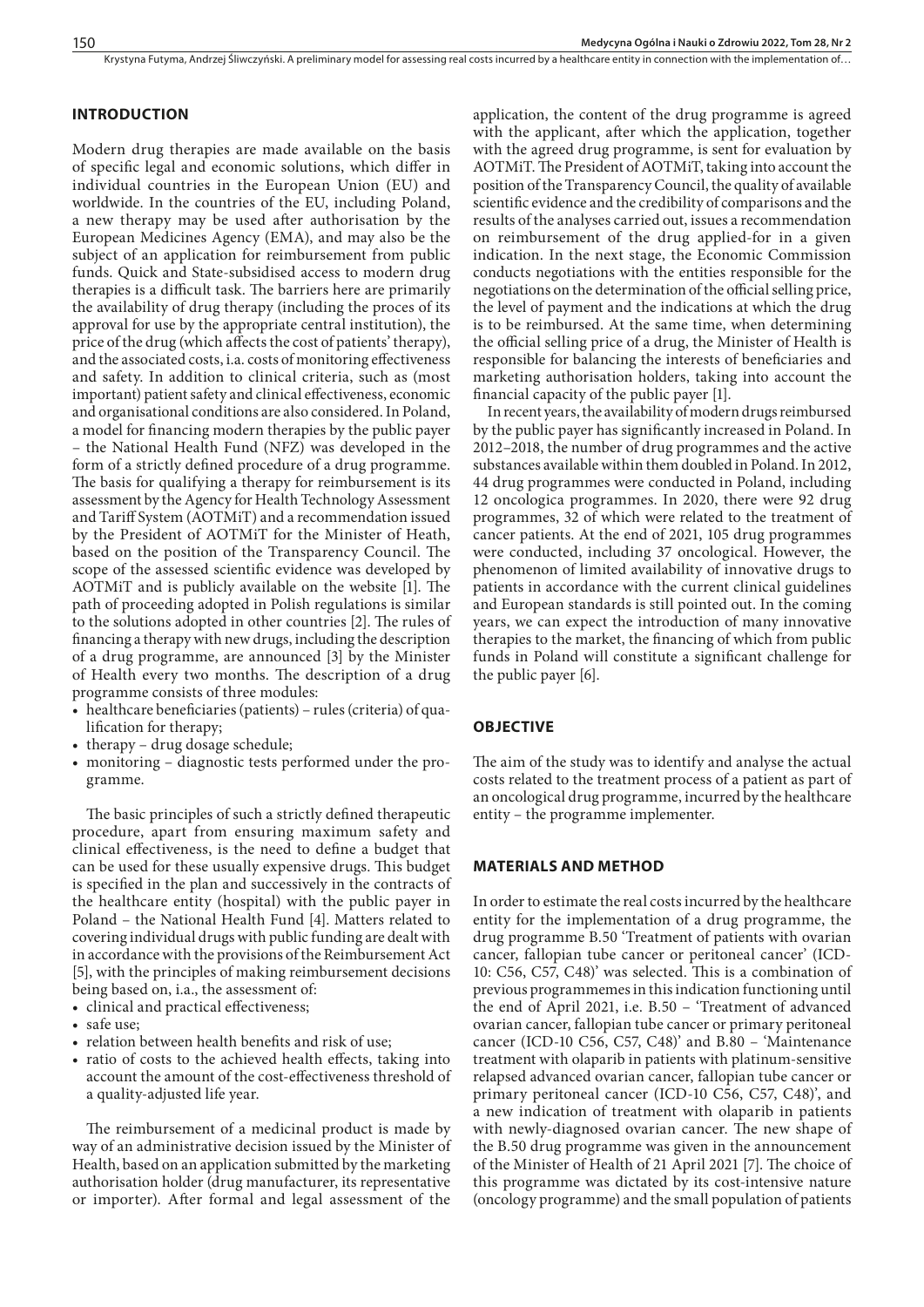Krystyna Futyma, Andrzej Śliwczyński. A preliminary model for assessing real costs incurred by a healthcare entity in connection with the implementation of..

treated within it, which makes it easier to calculate the actual treatment costs per patient. The study used cost and revenue data in the ovarian cancer drug programme implemented at the Warmian-Masurian Cancer Center of the Ministry of the Interior and Administration's Hospital in Olsztyn. Data from the implementation of this drug programme in 2018–2021 were used for the analysis. For this purpose, for each year covered by the analysis, all expenses incurred by the healtcare entity related to a patient's participation in the drug programme dedicated to ovarian cancer were summed-up, in particular costs resulting from the obligatory diagnostic tests indicated in the description of a given drug programme, costs of hospitalisation, costs of drug therapy used and monitoring costs. The analysis covered all treatment modes provided for in the 'description of the drug programme', i.e. inpatient mode (stay in the ward), one-day mode, and outpatient mode. The actual cost of a patient-day for each cost centre was determined, which includes direct and indirect costs such as: personnel costs (doctors, nurses, medical secretaries, healthcare assistants), heating, energy, water, insurance, maintenance and repair of equipment, catering services, cleaning and washing, costs of acquisition and maintenance and depreciation of fixed assets, costs of support units (pharmacies, cytotoxic drug laboratories, admissions rooms, etc.), administrative costs (e.g. accounting, statistics, as well as billing and public procurement departments), costs of maintenance departments, management costs. The determined costs of a patient's stay were contrasted with the revenue obtained from the National Health Fund in accordance with the evaluation of the stay benefits adopted by the payer. In revenue from this in the year 2021, the quality coefficient of 1.025 used by the National Health Fund was taken into account in accordance with the order of the President of the National Health Fund of 27 January 2021 [8]. In order to standardise the financial values, they were converted based on the purchasing power parity (PPP) for 2019, and presented in the 'USD-inter' currency (always having the value '1' taking into account 'PPP'). For 2019, the value of 'USD 1 PPP' was PLN 1.787 [9].

#### **RESULTS**

In 2018–2021, on an annual average basis, 19 patients participated in the drug programme dedicated to ovarian cancer. The patients were treated in all three modes.

**Table 1.** Number of patients treated in the B.50/B.80 programme in the years 2018–2021

| <b>YEAR</b> | Number<br>of<br>patients | Number of<br>patient-days [ <sup>10</sup> ]<br>of hospitalisation | Number of<br>patient-days <sup>[10]</sup><br>one-day stay | Number of<br>outpatient<br>stays | Total |
|-------------|--------------------------|-------------------------------------------------------------------|-----------------------------------------------------------|----------------------------------|-------|
| 2021        | 18                       | 37                                                                | 42                                                        | 75                               | 154   |
| 2020        | 16                       | 22                                                                | 57                                                        | 55                               | 134   |
| 2019        | 21                       | 5                                                                 | 129                                                       | 10                               | 144   |
| 2018        | フフ                       | 47                                                                | 148                                                       |                                  | 196   |

Between 2018–2021, the National Health Fund, under the adopted tariffs, paid for benefits related to the implementation of the drug programme in the following ways:

a) hospitalisation in the inpatient mode related to the implementation of the programme – per patient-day: USD-inter 272.367 (additionally in 2021, after taking into account the quality coefficient 1.025, the payment was USD-inter 276.262);

- b)hospitalisation in the one-day mode related to the implementation of the programme – per patient-day: USD-inter 272.367 (in 2021, due to quality coefficients, the hospital received USD-inter 276.262);
- c) outpatient admission of a patient related to the implementation of the programme USD-inter 60.526 (in 2021, after taking into account the quality coefficient USD-inter 62.037).

In the analysed period of 2018–2021, the average cost of a patient-day in hospitalisation increased from USD-inter 302.054 to USD-inter 408.523, i.e. by 35.25%; the cost of a patient-day in the one-day mode increased from the level of USD-inter 77.230 to USD-inter 211.802, respectively, i.e. by 274.25%; while the cost of an outpatient admission increased from the level of USD-inter 47.118 to USD-inter 58.383, which is 123.91% of the base value (costs of admitting a patient to the programme in the outpatient mode in 2018). The above data show that the payment for hospitalisation of a patient related to the treatment of a patient in the given drug programme is underestimated. Throughout the analysed period, the revenue received from the National Health Fund did not cover the full costs of a patient›s stay in the ward and the necessary medical procedures. The cost of a patient-day of stay in a hospital ward is the difference between the total cost of a cost centre and the cost of drugs, medical devices and medical procedures.





| Years | Revenue | Costs | Result |
|-------|---------|-------|--------|
| 2018  | 470,3   | 439.1 | 31,2   |
| 2019  | 432,5   | 405.4 | 27,1   |
| 2020  | 816,8   | 811,5 | 5,3    |
| 2021  | 915,9   | 919.9 | $-4$   |

As shown in Figure 1, the value of revenue in 2021 reached 194% of the 2018 revenue; however, the costs of 2021 increased to 209.5% of the cost level in 2018. As a result of the faster pace of growth of costs than revenue, despite obtaining an additional payment for the application of the quality coefficient, activities related to the implementation of the drug programme in the analysed indication, in 2021, closed with a negative financial result. In 2020, revenue and costs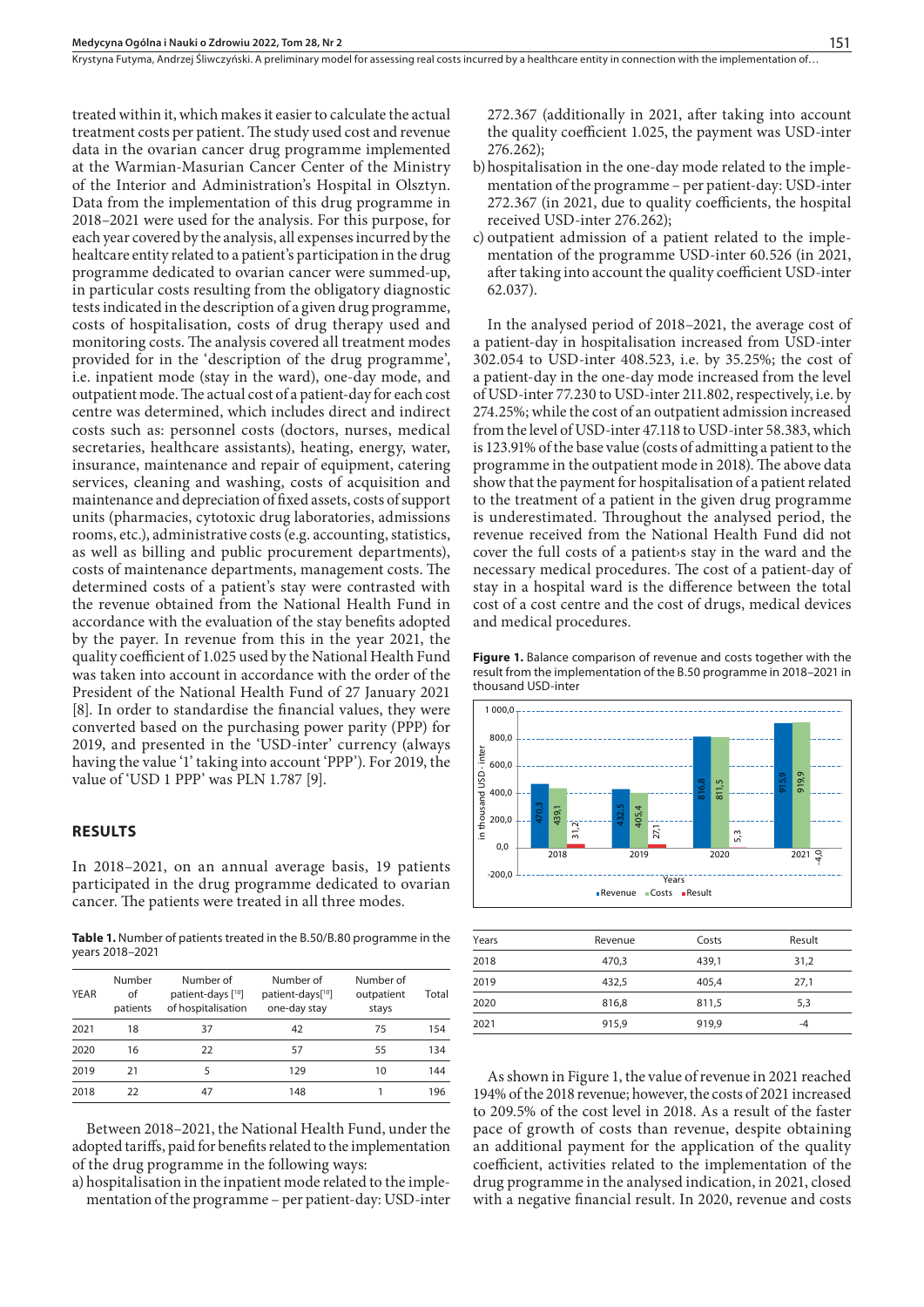Krystyna Futyma, Andrzej Śliwczyński. A preliminary model for assessing real costs incurred by a healthcare entity in connection with the implementation of...

**Table 2.** Summary of revenue and the cost of a stay in the B.50/B.80 drug programme in 2018–2021 (in USD-inter)

| <b>YEAR</b> |         | Stay in a ward |                    | One-day stay |         | Outpatient mode    |         |        |                    |
|-------------|---------|----------------|--------------------|--------------|---------|--------------------|---------|--------|--------------------|
|             | Revenue | Cost           | % of costs covered | Revenue      | Cost    | % of costs covered | Revenue | Cost   | % of costs covered |
| 2021        | 276.262 | 408.523        | 67.6%              | 276.262      | 211.802 | 130.4%             | 62.037  | 58.383 | 106.3%             |
| 2020        | 272.367 | 374.203        | 72.8%              | 272.367      | 150.672 | 180.8%             | 60.526  | 62.496 | 96.8%              |
| 2019        | 272.367 | 321.388        | 84.7%              | 272.367      | 84.398  | 322.7%             | 60.526  | 51.494 | 117.5%             |
| 2018        | 272.367 | 302.054        | 90.2%              | 272.367      | 77.230  | 352.7%             | 60.526  | 47.118 | 128.5%             |

#### **Table 3.** Summary of the lump sum for diagnostics in the B.50 / B.80 programme in the years 2018–2021

| No.            | Name of a healthcare benefit                                                                                                                                                                                |          | Year     |                   |                |              |  |
|----------------|-------------------------------------------------------------------------------------------------------------------------------------------------------------------------------------------------------------|----------|----------|-------------------|----------------|--------------|--|
|                |                                                                                                                                                                                                             | 2018     | 2019     | 2020              | $01 - 04.2021$ | From 05.2021 |  |
|                | Diagnostics in the programme of maintenance treatment with olaparib in patients with platinum-<br>sensitive relapsed advanced ovarian cancer, fallopian tube cancer or primary peritoneal cancer            | x        |          | 1.704.53 1.704.53 | 1.704.53       | x            |  |
| $\overline{2}$ | Diagnostics in the programme of treatment of patients with advanced ovarian cancer – 1st year of<br>therapy                                                                                                 | 2.049.80 | 2.049.80 | 2.049.80          | 2.049.80       | x            |  |
| 3              | Diagnostics in the programme of treatment of patients with advanced ovarian cancer - 2nd and<br>subsequent year                                                                                             | 344.15   | 344.15   | 344.15            | 344.15         | x            |  |
| 4              | Diagnostics in the programme of treatment of patients with ovarian cancer, fallopian tube cancer or<br>peritoneal cancer – bevacizumab (1st and subsequent year of therapy), olaparib (1st year of therapy) | X        | X        | X                 | X              | 2,396.42     |  |
| 5.             | Diagnostics in the programme of treatment of patients with ovarian cancer, fallopian tube cancer or<br>peritoneal cancer – 2nd and subsequent year of therapy with olaparib                                 | x        | X        | X                 | x              | 1,538.0      |  |

doubled compared to 2019. This is related to the admission to reimbursement of new high-cost molecules in the analysed indication, with a relatively constant number of patients treated in the given drug programme.

Figure 2. Summary of revenue components in the B.50/B80 drug programme in 2018–2021 in thousand USD-inter



 363,8 6,5 43,4 18,9 774,6 2,2 24,8 15,1 861,6 11,8 28,6 19,5 As shown in Figure 2, the value of drugs in the drug

programme has an upward trend (in 2018, USD-inter 387.6 thousand; in 2021, USD-inter 861.6 thousand). In 2020, the value of drugs administered doubled compared with 2019. The growing trend continues (2019: 363.8; 2020: 774.6). The lump sum for diagnostics varies over time and remained at low values throughout the analysed period (2018: 15.2; 2021: 19.5). The change in the total amount of the lump sum for diagnostics depends on the number of patients in the programme in a given period and the year of therapy.

The value of revenue from hospitalisation patient-days tends to decrease. It is related to the introduction of the outpatient mode to a greater extent than the hospitalisation of a patient in order to administer a drug in connection with the introduction of the tablet form of drugs.

**Figure 3.** Summary of cost components in the B.50/B80 drug programme in 2018–2021 in thousand USD-inter



| Years | Costs of drugs,<br>materials | COSts Of: HOSPItalISATION, ONE-GAY<br>stay and outpatient stay | COSL OF<br>diagnostic tests |
|-------|------------------------------|----------------------------------------------------------------|-----------------------------|
| 2018  | 398.87                       | 25.67                                                          | 14,55                       |
| 2019  | 372.14                       | 13.01                                                          | 20.31                       |
| 2020  | 778.36                       | 20.26                                                          | 12.93                       |
| 2021  | 873,27                       | 28.39                                                          | 18,3                        |

In the analysed period, in the structure of costs related to the implementation of the drug programme, drugs have the largest share (2018: 90.8%; 2019: 91.8%; 2020: 95.9%; 2021: 94.9%), and their level noticeably increased from 2020. The share of the costs of stays ranges from 5.8% – 2.3% of the structure. The level of costs of stays related to the implementation of the drug programme depends on the mode of providing healthcare benefits, which is related to the route of administration of the drug. In 2018, when the share of costs of stays in the cost structure was the highest and amounted to 5.8%, 195 patient-days were completed, including 47 hospitalisations and 1 outpatient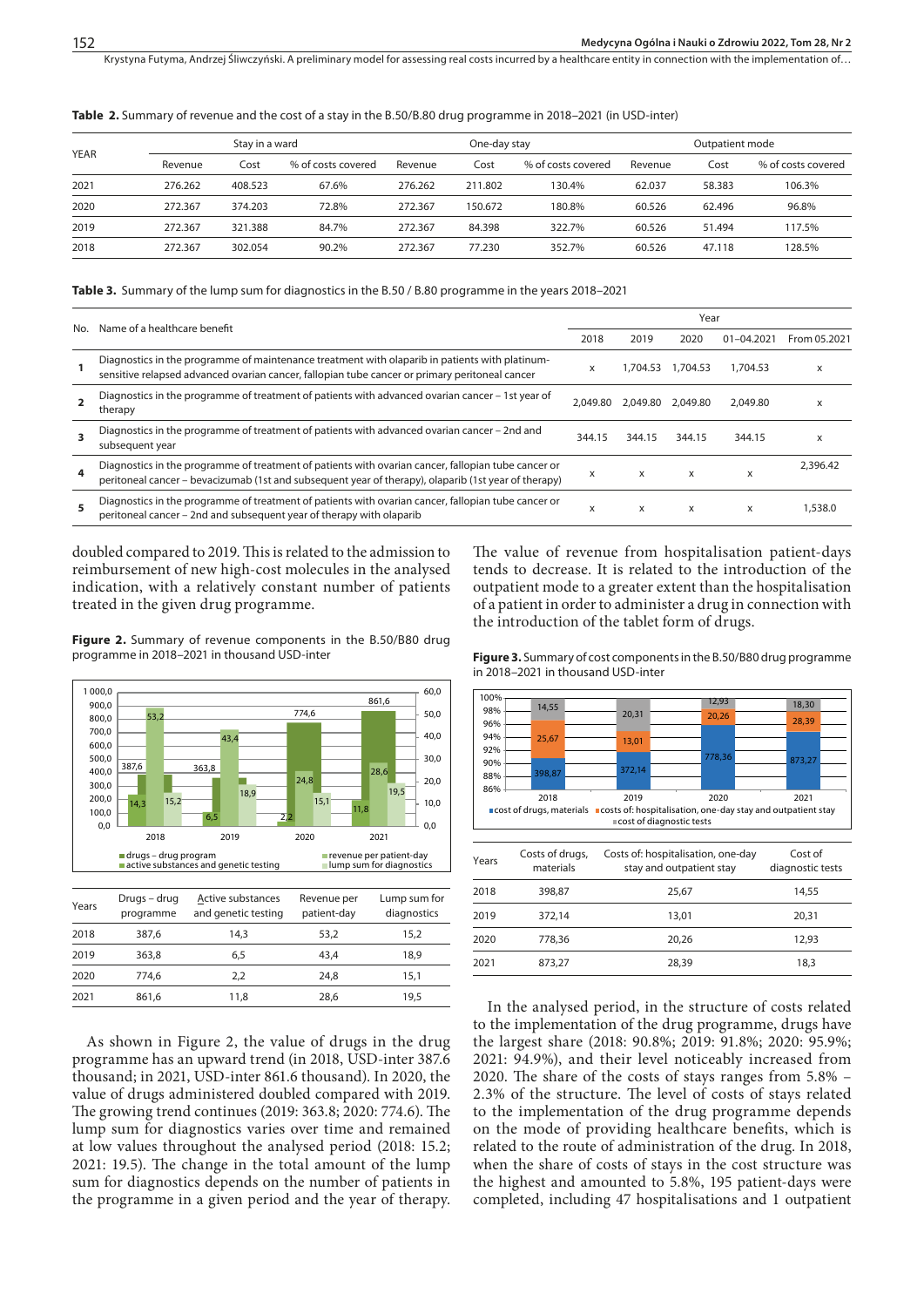Krystyna Futyma, Andrzej Śliwczyński. A preliminary model for assessing real costs incurred by a healthcare entity in connection with the implementation of..

stay. In 2020, when the share of costs of stays in the total cost structure was the lowest and amounted to 2.3%, 79 patient-days were completed, including 22 hospitalisations and 55 outpatient stays. In 2021, the share of costs of stays in the cost structure was 3.1%. In 2021, 79 patient-days were completed, including 37 in the form of hospitalisation and 75 outpatient stays. However, the increase in the outpatient mode did not compensate for the increase in costs caused by the increased number of hospitalisations (by 10) compared with the previous year.

**Figure 4.** Summary of costs and revenue from the lump sum for diagnostics of patients with ovarian cancer in 2018–2021



| Years | Revenue – lump sum for diagnostics | Costs of diagnostics | Result |
|-------|------------------------------------|----------------------|--------|
| 2018  | 15.2                               | 12.6                 | 2,6    |
| 2019  | 18.9                               | 20.3                 | $-1,4$ |
| 2020  | 15,1                               | 12.2                 | 2,9    |
| 2021  | 19,5                               | 13,9                 | 5,5    |

With the exception of 2019, in the remaining years of the analysed period, the lump sum for diagnostics covered the costs of diagnostics. As can be seen in Figure 4, the costs of diagnostics were covered in individual years at the level of: 2018: 120.6%; 2019: 93%; 2020: 123.8%; 2021: 140.3%. The increase in the coverage of costs in this respect observed in 2021 is related to the increase by the payer of the lump sum for diagnostics in the drug programme in question.

#### **DISCUSSION**

Access to treatment with the use of innovative, high-cost drug technologies is possible under drug programmemes; however, only well-defined disease entities are covered by this form of treatment. In order to determine whether a given programme is profitable, it is necessary to determine the cost-effectiveness of treatment, i.e. social readiness to pay for obtaining an additional unit of result: years of life (QALY), years of life adjusted by its quality, or the number of years without progression – in oncology. In order to maximise the result within a limited budget, it is necessary to calculate not the average, but the incremental cost-effectiveness ratios. The incremental cost and the incremental result show how much the cost and the result increase when a marginally better therapeutic option is selected for a given patient [11]. A detailed description of each of the drug programmemes available in Poland is published as an Appendix to an announcement of the Minister of Health. In addition to the criteria for including a patient in treatment and the

criteria for excluding a patient from the programme, the description includes a drug dosage schedule the route of drug administration, as well as a list of diagnostic tests performed when qualifying a patient to the programme and necessary to monitor the treatment process. The provision of healthcare benefits in the field of drug programmemes is possible in the following three modes:

1) outpatient stay;

- 2)one-day stay only if the therapy goal is not achieved during the outpatient mode);
- 3)hospitalisation only if the therapy goal is not achieved during outpatient or one-day stay modes.

The payer's expectation is that in the event that the goal of the therapy can be achieved equally in each of the abovementioned modes, the outpatient mode is the dominant one. However, as a rule, in the case of intravenous administration of the drug to the patient, the hospitalisation mode is used to take into account the patient's safety. In the case of subcutaneous therapies, a one-day stay is used. In contrast, for oral therapies, dispensing a drug for home use to the patient takes place in the outpatient mode.

The decision to qualify a patient for a given programme is made by a doctor from a centre that has a contract for the implementation of a specific programme, based on the detailed inclusion criteria described in the programme [12]. Due to the cost-effectiveness criterion used in the reimbursement process, high-cost treatment methods are intended for patients who are likely to gain the greatest clinical benefits from therapy, and patients for whom the use of other therapeutic options is usually less effective. Therefore, drug programmemes constitute a compromise between the patients› needs in terms of modern treatment methods and the payer›s capabilities [13].

The costs of implementing drug programmemes incurred by healthcare providers are covered by the public payer on the basis of a contract concluded between a healthcare provider and a regional branch of the National Health Fund in accordance with the provisions of the order on lying down the terms and conditions for concluding and implementing contracts regarding hospital treatment in respect of drug programmemes [14]. The financing of treatment in drug programmemes covers the cost of drugs reimbursed to hospitals in accordance with a purchase invoice and, separately, the cost of services provided – outpatient visits, one-day stays and/or hospitalisation, as well as diagnostic tests performed.

Outpatient visits and hospitalisation are financed in accordance with the valuation from the catalogue of benefits for each benefit provided, while diagnostic tests are financed in the form of an annual lump sum, the value of which varies in different drug programmemes. In theory, the pricing of these benefits should reflect the real costs incurred by hospitals, but usually this is not the case. Thus, the burden on the budgets of medical centres is the cost assessment of drug programmemes inadequate to the actual expenses incurred by these entities. The problem of underestimating the valuation of stay procedures (hospitalisation in a hospital ward) in correlation to high personnel costs and costs of patient diagnostics under drug programmemes\ has been raised by healthcare providers for many years. However, the value of a single reference point in both drug and chemotherapy programmemes has remained the same for five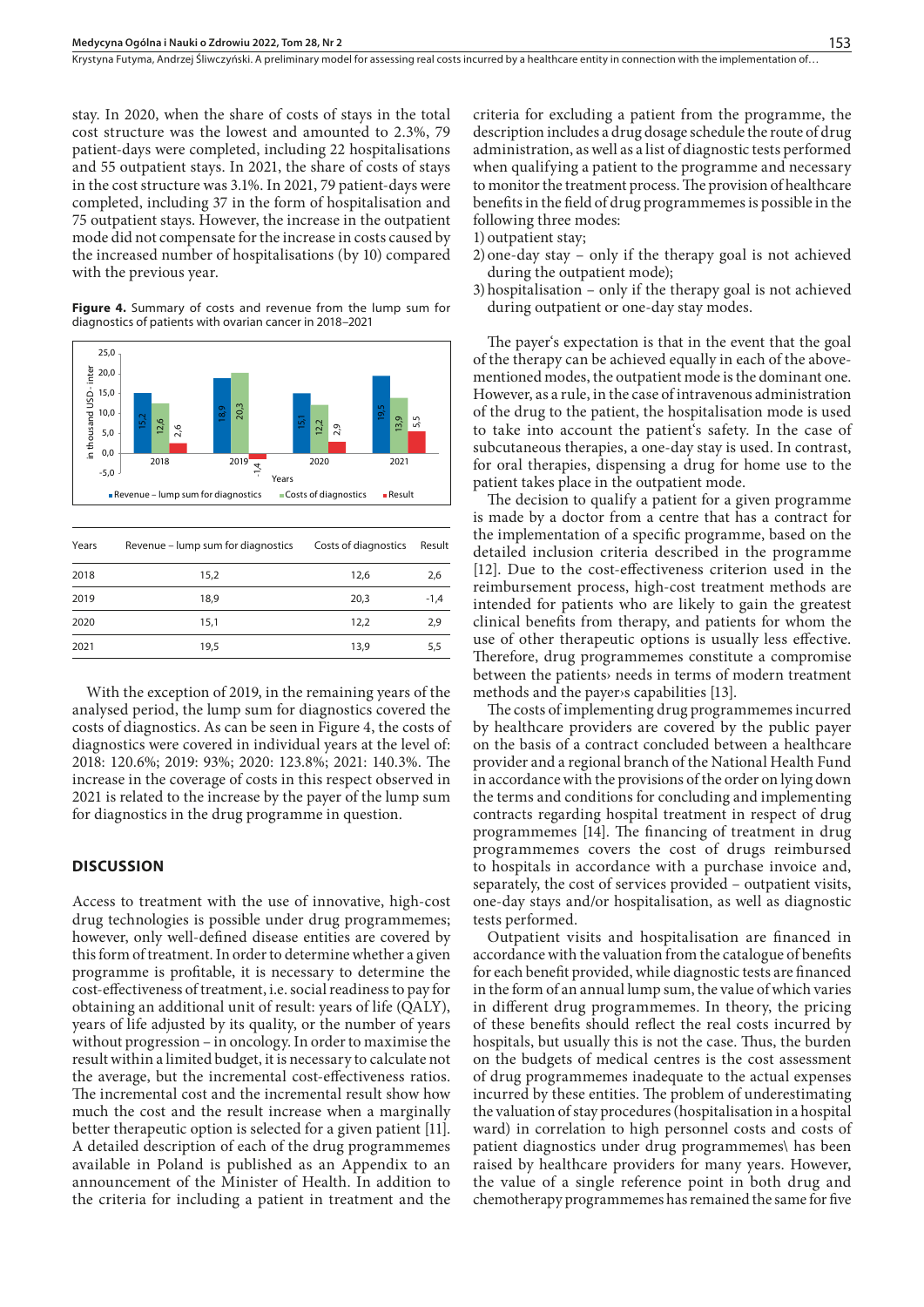years. Equally difficult to meet are the increasing bureaucratic requirements imposed by the payer, overburdening the medical and administrative staff of hospitals. According to the provisions of the Act on Health Care Services Financed from Public Funds, Article 188c, paragraph 1 [15], the President of the National Health Fund is obliged to run and maintain an electronic System for Monitoring Therapeutic Programmemes\ (SMPT), made available to healthcare providers by the Fund›s regional branches through a web application. This system enables the Fund to process data on the fulfilment by beneficiaries of the criteria for inclusion in a drug programme, qualification of beneficiaries to a drug programme, monitoring the course of therapy and assessing its effectiveness, the date and reason for excluding from a drug programme, and assessing the effectiveness of a drug programme, as well as a therapy used, including the method of administration and dosage of a drug. Treatment data reported in SMPT are cross-checked by the National Health Fund by comparing them with the data reported for a given period by the healthcare provider. Supplementing all the required data for each patient in SMPT, and their compliance with the data reported by the hospital, is a condition for the National Health Fund to settle the costs of the drug used under the drug programme and the costs of related healthcare benefits. In the case of lack of data in the system or their inconsistency, payment for the healthcare benefits provided is suspended. This situation creates a lot of controversy on the part of healthcare providers because inconsistencies or unintentional errors found during verification by the payer often result from system imperfections, and not from incorrect or untimely reporting. This results in the lack of settlement of costs incurred by the hospital, and this, in turn, may deepen the problems of the financed hospitals and cause further restrictions in access to healthcare benefits. [16].

The need to repeatedly complete the data on the therapy used within drug programmemes also raises concerns in the medical communit, as it imposes an additional workload on doctors and, above all, takes time which should be devoted to patients. This problem was highlighted with the COVID-19 pandemic, which resulted in significant temporary shortages of medical personnel because of isolation due to infections. In order to enable the continuation of therapy by patients in the face of a significant reduction in staff, as well as to support the functioning of healthcare entities implementing drug programmemes, the legislator changed the regulations and introduced a simplification of the settlement of the costs of programme implementation for the duration of the epidemic. According to the amended provision, the only condition for the settlement of costs related to the implementation of drug programmemes is the correct reporting of these data by the healthcare provider to the payer (NFZ) [17]. It remains to be hoped that the above rule will apply permanently, also after the epidemic has ceased, which will be for the benefit of all parties involved in the implementation of drug programmeme. \

Accounting for drugs under risk sharing instruments is also problematic. This requires the additional involvement of accounting services in tracking the number of administrations in order to subsequently request corrective invoices from the drug supplier. In each case, it causes a time shift in settlements, disrupting the proportionality of costs to revenue, as well as financial liquidity. The negative determinant is the settlement of the price of the drug per milligram administered to the patient, when the substance

remaining after the administration cannot be used or settled with the payer. The costs of drugs are settled on the basis of the price in accordance with a purchase invoice, and only the amount of the drug that has been administered or dispensed to the patient, in amounts consistent with the dosing specified in the decription of the drug programme, is settled. Unused parts of the drug are not subject to settlement and constitute a loss for the healthcare provider, who is additionally forced to bear the costs of disposal of the unused drug. The costs of diagnostic tests performed during the qualification and implementation of the drug programme are settled by the service provider as a lump sum, specified separately for each drug programme in the lump sum catalogue (described in an Appendix to an order of the President of the National Health Fund). This lump sum covers the average cost of diagnostic tests resulting directly from the description of the drug programme. In addition, it is not without significance that the lump sums in some items do not even cover a part of the costs necessary to perform a full diagnostics in individual diseases. Other tests performed in a given beneficiary covered by a given drug programme, related to monitoring the safety of the therapy and often necessary due to coexisting diseases, are not financed with a lump sum. This is largely due to the fact that the description of a drug programme does not reflect the general situation in practice, in particular the presence of coexisting diseases, as new drugs are registered and admitted to trading on the basis of the results of clinical trials in which carefully selected patients participate. This creates enormous problems in the implementation of drug programmemes and generates additional costs of treatment of complications. [18]. This leads to further losses on the part of drug programme implementers who, faced with the dilemma of discontinuing therapy and excluding the patient from the programme because of complications due to coexisting diseases, take up the challenge of treating complications in order to regain the possibility of continuing drug therapy. After all, it is quite obvious that in this situation, in addition to obtaining the greatest possible health benefit by the patient, there is a real risk of losing the effects of the expenditure incurred by the public payer on the current drug therapy. These effects will be lost when the therapy is discontinued.

In the case of using some drugs containing active substances for which their generic or biosimilar equivalents have been reimbursed, the National Health Fund from 1 November 2018 introduced the so-called catalogue of correction coefficients, i.e. a catalogue of coefficients increasing the value of the lump sum for diagnostics and the value of healthcare benefits when making settlements for patients treated with active substances listed in the catalogue. The increase in the value of individual benefits varies depending on the drug programme and the therapy used. The corrective mechanism, increasing the valuation, covers all modes of providing healthcare benefits in the field of drug programmes, while the necessary condition for applying a higher valuation is the cost of the drug, which cannot exceed the upper value specified in the catalogue. The cost threshold allowing for the application of the coefficient varies over time, which is to the disadvantage of healthcare providers [12]. This is because in the case of accounting for the administration of an active substance divided into several component items, e.g. due to different purchase invoices, each indicated billing item of the drug must meet the cost condition. Diagnostics increased by a correction coefficient is calculated only for those months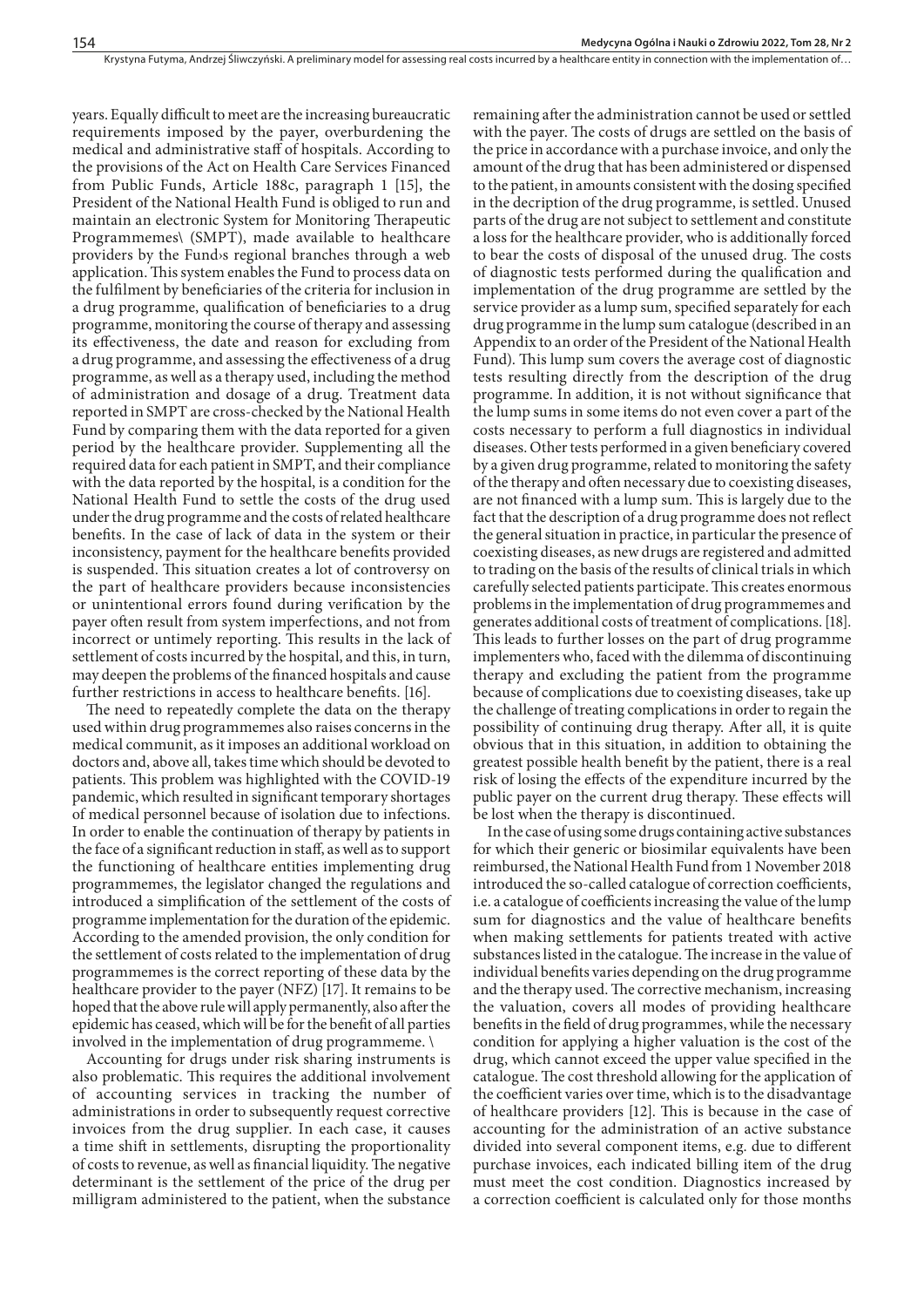for which the required substance was previously reported, taking into account the expected tariff, i.e. the price per drug unit, which is lower than indicated in the catalogue of coefficients. Due to the volatility of the cost thresholds, in practice there is little possibility to apply the correction coefficient. In addition, the reimbursement value (tariff) is calculated on the day of administering the drug and not its purchase, which may result in a situation in which the facility bought the drug at a higher price, and as a result of the reduction of the reimbursement limit indicated in the next announcement of the Minister of Health, it will be obliged to adjust the tariff below the purchase value [19].

Another problem is the underestimation of the financing needs of drug programmemes and their limitation. Due to the increased availability of immunotherapy treatment in drug programmemes, the structure of patients is fundamentally changing, and therefore there are overlimits. The quarterly system of settling overlimits in drug programmemes used by the payer, forces healthcare providers to wait several months for payment for the healthcare benefits provided, and in most cases, it allows to obtain payment only for the drugs administered, and not for hospitalisation or diagnostics of a patient. In this case, a healthcare provider often has to wait for payment until the end of the year. Financial and accounting data confirm that in most drug programmemes the hospital's burden related to the costs of drugs and diagnostics alone is higher than the financing provided by the National Health Fund, which directly means a loss for the hospital and creates a real risk of indebtedness of the centre.

Covering by the reimbursement, from mid-2018, of biosimilar drugs in oncological therapies resulted in a reduction in the annual costs of therapy, which contributed to significant savings for the public payer. According to experts' calculations, the introduction of biosimilar drugs resulted in savings for the National Health Fund at the level of PLN 150–300 million per year, assuming 25–50 percent decline in the real price for the National Health Fund [18]. It is to be hoped that the significant reduction in the costs of therapy associated with this opens the field not only for the reimbursement of subsequent molecules, which will result in the expansion of the treated patient population, but also will allow for the development of a new financing model and an increase in the valuation of healthcare benefits. It should also be mentioned that, apart from the inadequate valuation of the costs of implementing drug programmemes in relation to the actual expenses incurred by medical centres, an important reason for insufficient access to therapy in terms of the number of patients is the shortage of specialist healthcare personnel. \

The development of drug technologies means that every year the main medical agencies – the European EMA and the American FDA – register several dozen new drugs, onethird of which are intended for the treatment of cancer. The activities of many clinical environments and patient organisations contribute to the coverage of further innovative molecules. This is clear proof that the public payer notices and recognises the needs in this regard. The number of patients treated in drug programmemes in Poland increases slightly from year-to-year, and increasing the number of patients treated will be very difficult without introducing the necessary changes in the financing of procedures related to the implementation of drug programmemes [12], and making the valuation of services adequate to the actual costs of treatment incurred by healthcare entities.

#### **CONCLUSIONS**

- 1. The introduction of a special path of financing innovative drug therapies results from the high costs of these drugs with a very limited budget for their reimbursement.
- 2. New drug technologies require more detailed monitoring, therefore a patient, in order to be able to receive a specific drug, must meet restrictive criteria for inclusion in a drug programme, which are very often narrowed in relation to the drug registration indications and recommendations of scientific societies, and thus clinical practice in other European Union countries.
- 3. The availability of innovative drugs in Poland is systematically increasing; however, the phenomenon of limited availability of innovative drugs to patients in accordance with the current clinical guidelines and European standards is still raised.
- 4.The cost of treatment under drug programmemes is increasing, which results, i.a., from introducing more and more advanced technologies to the market.
- 5. In the coming years, we can expect the introduction of many innovative therapies to the market, the financing of which from public funds in Poland will constitute a significant challenge for the public payer.
- 6. The chronic nature and therapeutic process of many diseases generate additional costs of treatment of complications.
- 7. The lump-sum method of financing healthcare benefits related to a patient's hospitalisation in a drug programme and diagnostic services, adopted by the public payer, does not cover the actual costs of these benefits and services incurred by the healthcare entity.
- 8. Providing patients with all necessary medical services at every stage of the treatment process, which are not financed by the payer under the adopted drug programme reimbursement system, creates a real risk of indebtedness of the centre.
- 9. Without the valuation of services adequate to the actual costs of treatment incurred by healthcare entities, a significant increase in the availability of innovative therapies to patients, and thus improvement of the effectiveness and efficiency of anticancer treatment, may become impossible.

#### **REFERENCES**

- 1.Wytyczne oceny technologii medycznych AOTMiT. https://www.aotm. gov.pl/media/2020/07/20160913\_Wytyczne\_AOTMiT.pdf (access: 2022.02.27)
- 2.Raport. Mechanizmy wczesnego dostępu do leków innowacyjnych na świecie ze szczególnym uwzględnieniem terapii onkologicznych. Warszawa: Instytut Zarządzania w Ochronie Zdrowia, Uczelnia Łazarskiego; 2016. https://izwoz.lazarski.pl/fileadmin/user\_upload/ Raport\_Mechanizmy\_wczesnego\_dostepu\_do\_lekow\_innowacyjnych\_ na\_swiecie.pdf (access: 2022.03.01)
- 3.Announcement of the Minister of Health of 21 February 2022 on the list of reimbursable medicines, foodstuffs for particular nutritional uses and medical devices as of 1 March 2022. https://www.gov.pl/web/zdrowie/ obwieszczenie-ministra-zdrowia-z-dnia-21-lutego-2022-r-w-sprawiewykazu-refundowanych-lekow-srodkow-spozywczych-specjalnegoprzeznaczenia-zywieniowego-oraz-wyrobow-medycznych-na-1-marca-2022-r (access: 2022.03.01).
- 4.Plany finansowe NFZ. https://www.nfz.gov.pl/bip/finanse-nfz/ (access: 2022.03.01)
- 5.The Act of 12 May 2011 on the Reimbursement of Medicines, Foodstuffs for Particular Nutritional Uses and Medical Devices (Journal of Laws